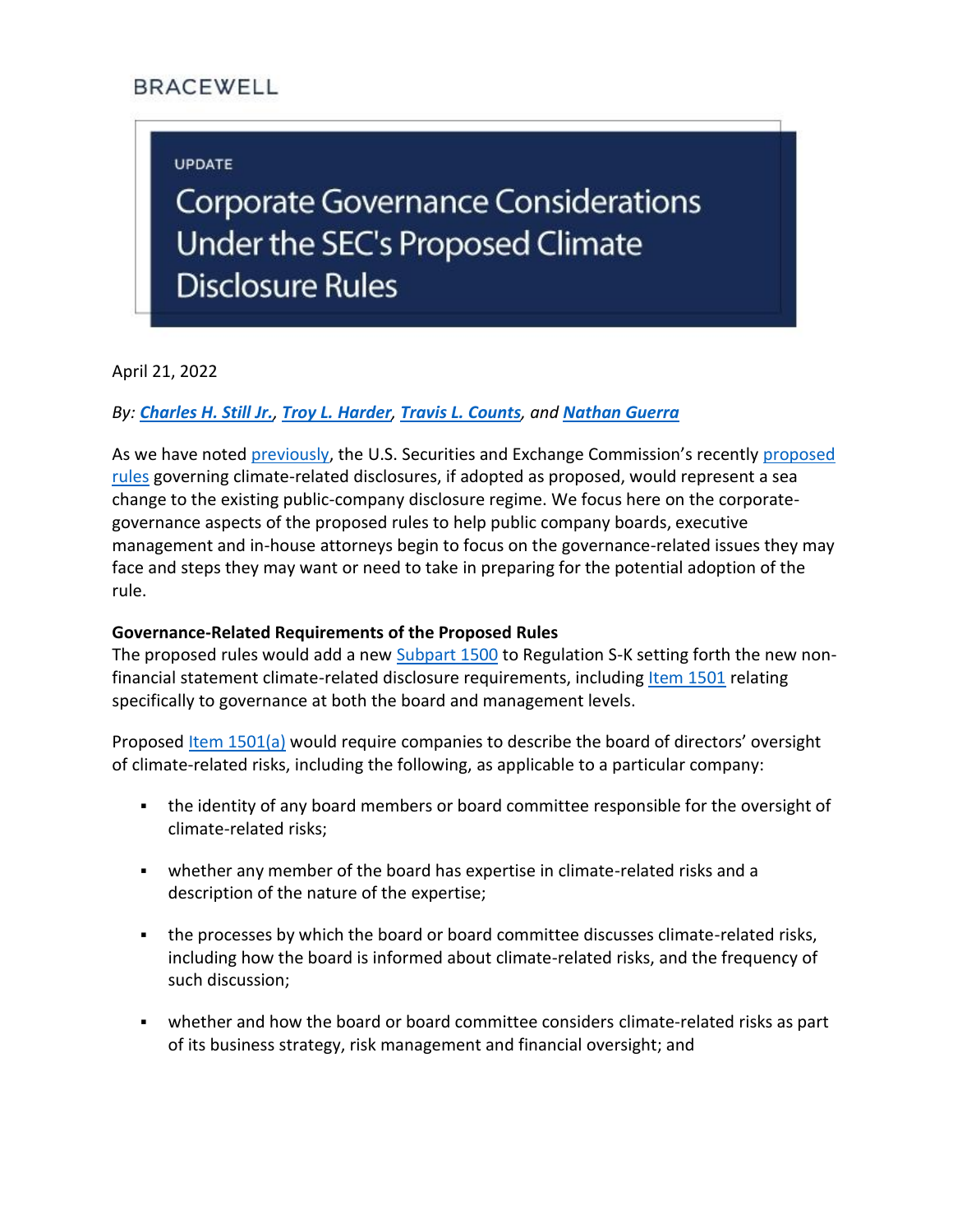▪ whether and how the board sets climate-related targets or goals and how it oversees progress against those targets or goals, including the establishment of any interim targets or goals.

Proposed Item [1501\(b\)](https://www.federalregister.gov/d/2022-06342/p-2278) would require companies to describe management's role in assessing and managing climate-related risks, including the following, as applicable to a particular company:

- **•** whether certain management positions or committees are responsible for assessing and managing climate-related risks;
- **•** if such positions or committees exist, the identity of the positions or committees and the relevant expertise of the position holders or committee members;
- the processes by which such positions or committees are informed about and monitor climate-related risk; and
- whether and how frequently such positions or committees report to the board or a committee of the board on climate-related risks.

As with other parts of the proposed rules, [Item 1501](https://www.federalregister.gov/documents/2022/04/11/2022-06342/the-enhancement-and-standardization-of-climate-related-disclosures-for-investors#sectno-reference-229.1501) would permit, but not require, a company to provide disclosures regarding the board's oversight and management's assessment and management of climate-related opportunities, if applicable, in addition to climate-related risk.

## **An Integrated Approach to Governance and Other Proposed Disclosures**

Perhaps obviously, the board-level disclosures that would be required by [Item 1501\(a\)](https://www.federalregister.gov/d/2022-06342/p-2271) and the management-level disclosures that would be required by [Item 1501\(b\)](https://www.federalregister.gov/d/2022-06342/p-2278) are related and overlapping. Together, they require disclosure of a company's top-down approach to responsibility for climate-related matters within the organization and cannot be considered separately. Similarly, although [Item 1501](https://www.federalregister.gov/documents/2022/04/11/2022-06342/the-enhancement-and-standardization-of-climate-related-disclosures-for-investors#sectno-reference-229.1501) is the part of the proposed rules specifically focused on governance, the substantive disclosure requirements of other parts of the proposed rules are directly or indirectly related in many respects to the governance-related disclosure requirements.

For example:

- **•** proposed [Item 1502](https://www.federalregister.gov/documents/2022/04/11/2022-06342/the-enhancement-and-standardization-of-climate-related-disclosures-for-investors#sectno-reference-229.1502) requires, among other matters, disclosures related to impacts of climate-related risk on a company's business strategy, financial planning and capital allocation—all matters squarely within the oversight and management responsibilities of the board and senior management;
- **•** proposed **[Item 1503](https://www.federalregister.gov/documents/2022/04/11/2022-06342/the-enhancement-and-standardization-of-climate-related-disclosures-for-investors#sectno-reference-229.1503)** requires specific disclosures regarding risk management with respect to climate-related matters, including disclosure regarding risk-management processes that are inextricably connected to the role of the board and management; and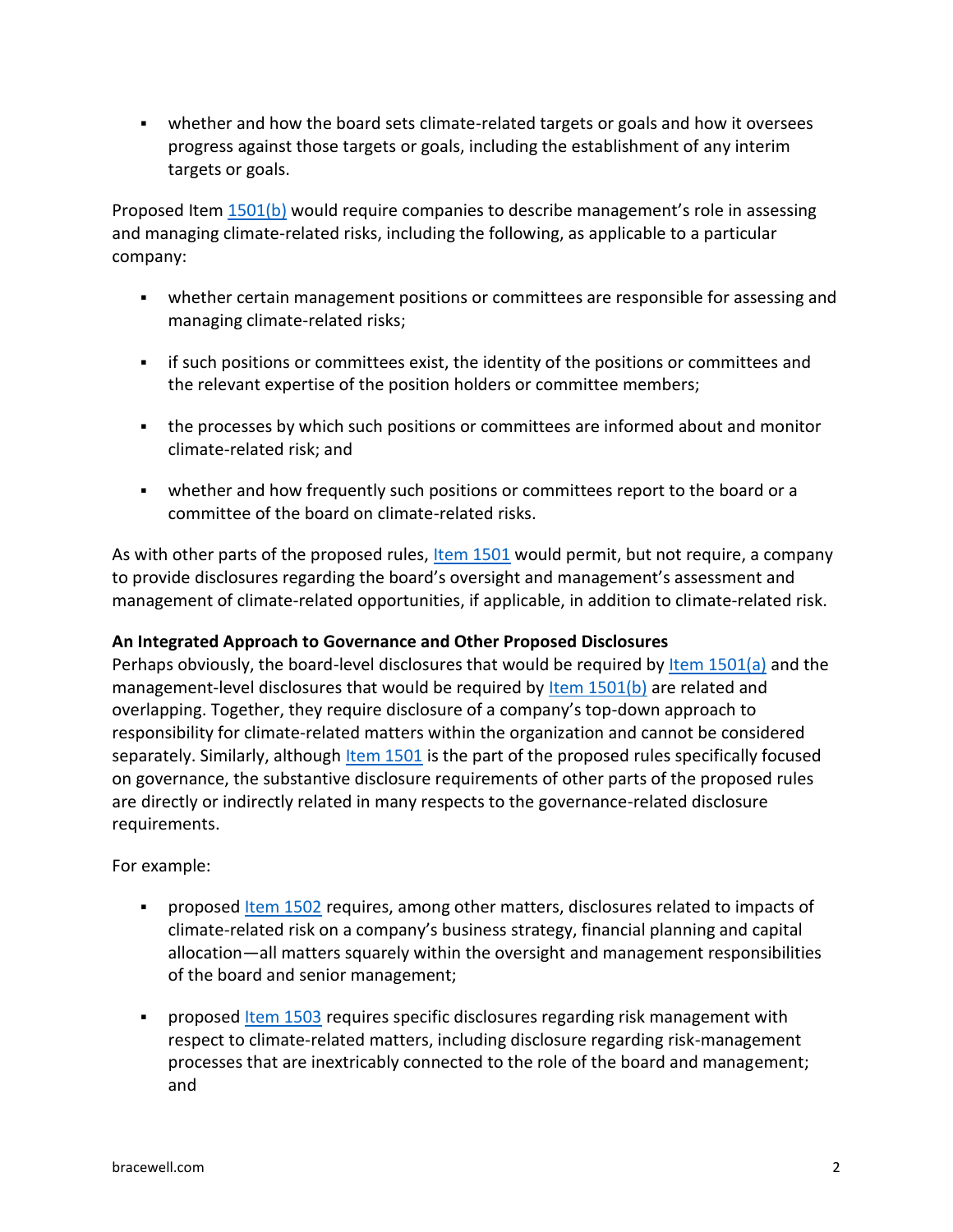**•** proposed [Item 1506](https://www.federalregister.gov/documents/2022/04/11/2022-06342/the-enhancement-and-standardization-of-climate-related-disclosures-for-investors#sectno-reference-229.1506) requires detailed disclosures regarding a company's climate-related targets or goals, if it has set them, which tie directly to proposed [Item 1501\(a\)](https://www.federalregister.gov/d/2022-06342/p-2271)'s required disclosures regarding the board's role in setting such targets or goals.

Accordingly, although we are focused here on corporate governance and there is only one item [\(Item 1501\)](https://www.federalregister.gov/documents/2022/04/11/2022-06342/the-enhancement-and-standardization-of-climate-related-disclosures-for-investors#sectno-reference-229.1501) of the proposed rules that is specifically focused on the topic of governance, because of the interconnectedness of all parts of the proposed rules, we encourage companies to think about governance as part of an integrated approach both to complying with all of the proposed rules and to articulating an appropriate narrative regarding the company's overall strategy to climate-related risks and opportunities.

**Approaching the Proposed Disclosure Requirements with Stakeholder Reaction in Mind** As we have noted [previously,](https://bracewell.com/sec-climate-disclosure-proposal) we expect that adoption of the proposed rules (or merely anticipation of their adoption) will require most public companies to make significant systemic changes just to be able to collect, assess and report the information the proposed rules would require them to disclose. But new disclosure requirements also have a way of driving organizational change because of actual or anticipated reactions of investors or other stakeholders to a company's disclosures. Describing the board's oversight of climate-related risk as "none" or "N/A" may not be a desirable message, even for companies in industries that might be less adversely affected by climate-related risk.

We expect the proposed rules to galvanize shareholder voting and activism, in particular as institutional shareholders and proxy advisory firms focus more intently on the adequacy of board and management oversight. Might voting guidelines be further modified considering the disclosures required by the proposed rules? Will an approach to climate-related risk that fully complies with adopted disclosure rules but that is perceived to be a less-than-fulsome embrace of climate-related risk and disclosure lead to complaints relating to responsiveness and accountability and eventually efforts to have board or committee members replaced? We think the answer to each of these questions is likely to be "yes," and, as companies think about corporate governance through the lens of compliance with the proposed rules, they should keep potential stakeholder reaction to disclosures in mind, in addition to the systemic changes they may need to make to comply with the rules and, of course, governance that is actually appropriate and effective under the company's particular circumstances.

#### **Climate-Related Risk and Enterprise Risk**

A premise of the proposed rules is that information regarding climate-related risk is material to investors or potential investors in all public companies, regardless of industry or particular circumstances, which raises the question of whether adoption of the proposed rules effectively would require that a company regard climate-related risk as one of its most significant risks (or categories of risks), regardless of whether that is consistent with the previous results of the company's enterprise risk assessment. In assessing potential impacts of the proposed rules, companies should pay careful attention to their enterprise risk assessment process, consider how the proposed rules could affect that process and further consider how that process, with any impacts resulting from the proposed rules, could affect the management of their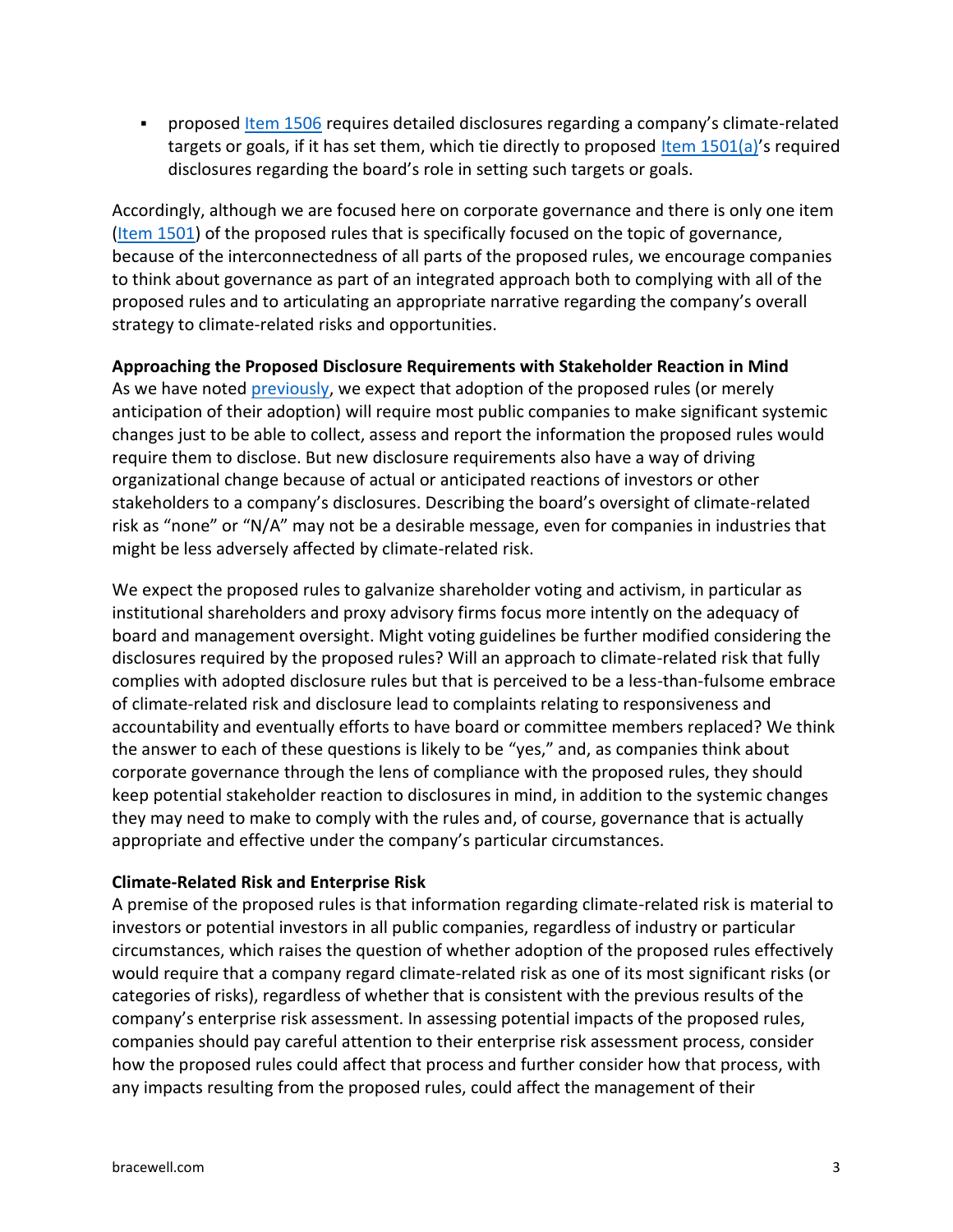businesses. Regardless of the future of the proposed climate-related disclosure rules, this is a good reminder of the interplay between a company's enterprise risk assessment process, business management and disclosures in SEC filings—*i.e.*, that the disclosures should be consistent with the assessment's conclusions and that the assessment's conclusions should guide business strategy and execution.

### **Board Composition and Expertise in Climate-Related Risk**

The proposed rules could be read effectively to require that public company boards have an additional skillset, lest a company be required to disclose that no member of the board or applicable committee has any expertise in climate-related risks.<sup>1</sup> Companies therefore should be thinking about board composition in view of this disclosure requirement. Questions a company may wish to consider include:

- What does it mean to have expertise in climate-related risk?
- Is there a specific type (or types) of expertise in that general category that is particularly relevant to the company's circumstances?
- Does the board currently have one or more members with relevant expertise?
- How many members with relevant expertise should the board have? (See the related point regarding committee composition below.)
- **•** If, based on the foregoing, the board desires to bring on new members with relevant expertise, should they take the place of existing directors or should the board be expanded, considering the overall mix of board-member experience, qualifications and other characteristics, as well as the appropriate size of the board for the company's circumstances?<sup>2</sup>

As we have noted [previously,](https://bracewell.com/sec-climate-disclosure-proposal) individuals with the relevant climate-related experience and expertise likely will be in high demand, perhaps with insufficient supply to meet that demand. Accordingly, companies might benefit from prioritizing the assessment of board expertise and beginning a search for candidates if appropriate.

#### **Board Committee Evolution and Considerations**

We expect that adoption (or anticipated adoption) of the proposed rules will lead the boards of many public companies to form a board committee with responsibility for oversight of climaterelated risks and related disclosures if they have not already, whether with sole responsibility for climate-related matters or with broader ESG or EHS responsibility. Boards that currently have such a committee may want to reassess the appropriateness of the committee's responsibilities and composition in light of the proposed rules. Experience relating to the SEC's 2008 overhaul of its oil and gas disclosure requirements might provide insight as to the nearterm impact of the proposed climate-related disclosure rules from a board oversight perspective. After adoption of the oil and gas disclosure rules, the boards of some companies in the industry formed board committees with specific responsibility for oversight of oil and gas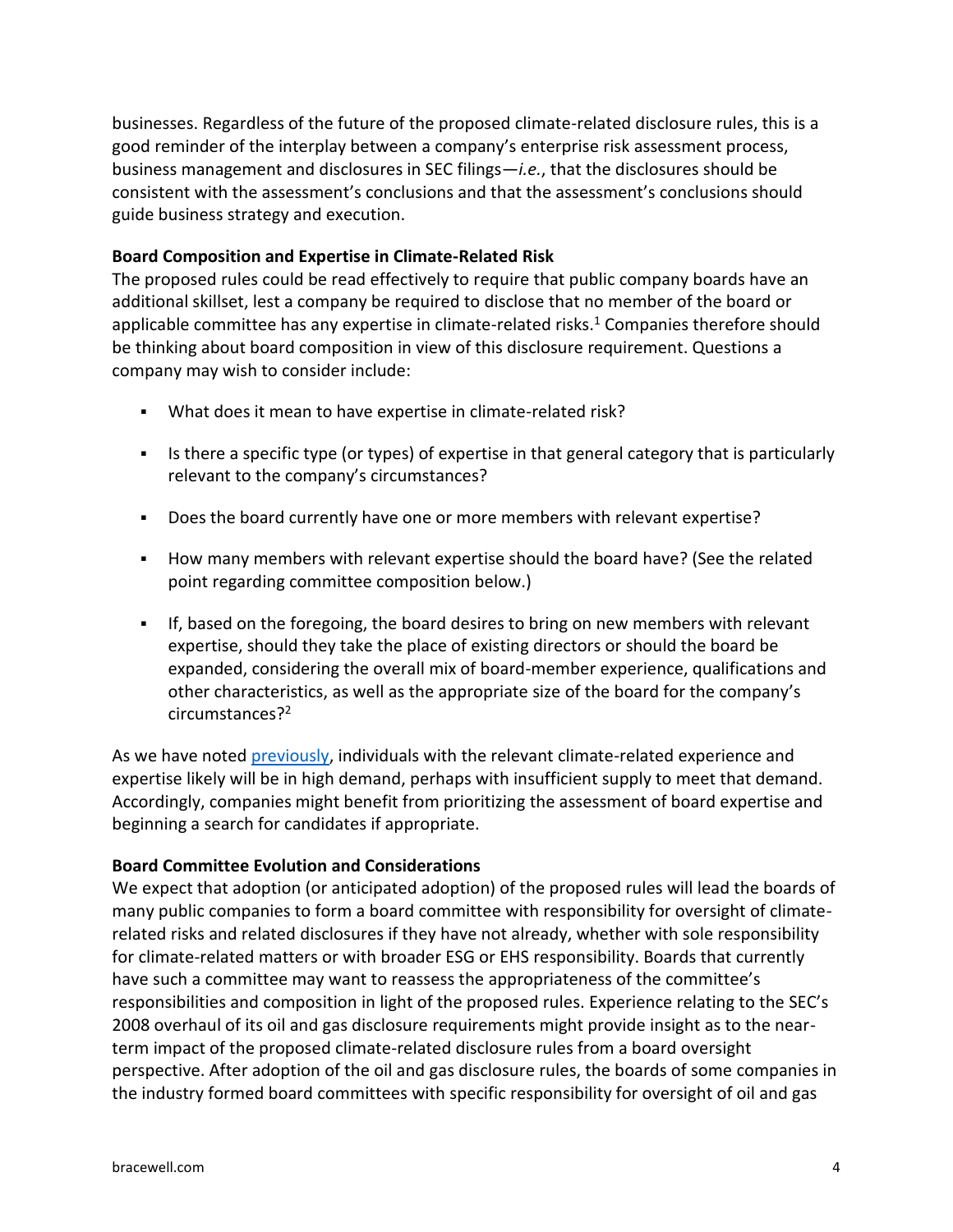reserves disclosures (though the practice of forming, and staying power of, committees with sole oversight responsibility relating to reserves disclosure has waned in the last few years).

As companies evaluate the need for a new committee with oversight responsibility for climaterelated risks and disclosures or the revamping of their existing committee structure, questions to consider include:

- Should the committee be an entirely new committee; should it replace an existing committee; or should the responsibilities of an existing committee be expanded?
- **•** If the responsibilities of an existing committee are to be expanded, would those existing responsibilities fit naturally with climate-related oversight responsibilities?
- Should the committee consist solely of independent directors, or at least non-employee directors, or would it be appropriate for a current executive serving on the board (*e.g.*, a COO) to serve on the committee?
- Should the committee include a single "climate-related risk expert" or will there be pressure (external or even intra-committee) for there to be more than one, not unlike how many public company audit committees have more than one person who qualifies as an "audit committee financial expert"?
- What is the relationship of the new committee to the audit committee (if the audit committee is not the committee with climate-related oversight responsibility, which it could be for some companies), and are there any overlapping responsibilities, especially relating to disclosures in SEC filings or other public disclosures? In that regard, we note that the proposed rules' requirement to include qualitative and quantitative disclosures regarding the impacts of climate-related matters in the notes to audited financial statements is one area in which there clearly would be some overlap necessitating coordination between committees.
- When will the committee meet and how would that fit into board/committee meeting schedules, and are there committee membership conflicts that would preclude concurrent meetings of different committees?

#### **Considerations Regarding the Role of Management**

The proposed climate-related disclosure rules raise two different but related areas for consideration of management's responsibility: (1) the process-related responsibility for climaterelated disclosures and (2) the substantive responsibility for assessing and managing climaterelated risk. We are focusing here on the latter, which, as described above, is the subject of proposed [Item 1501\(b\)](https://www.federalregister.gov/d/2022-06342/p-2278) of Regulation S-K.

As with board oversight, the proposed rules' requirement to include disclosures regarding management's role in assessing and managing climate-related risk should drive companies to consider their current practices and whether any changes should be made with a view to the